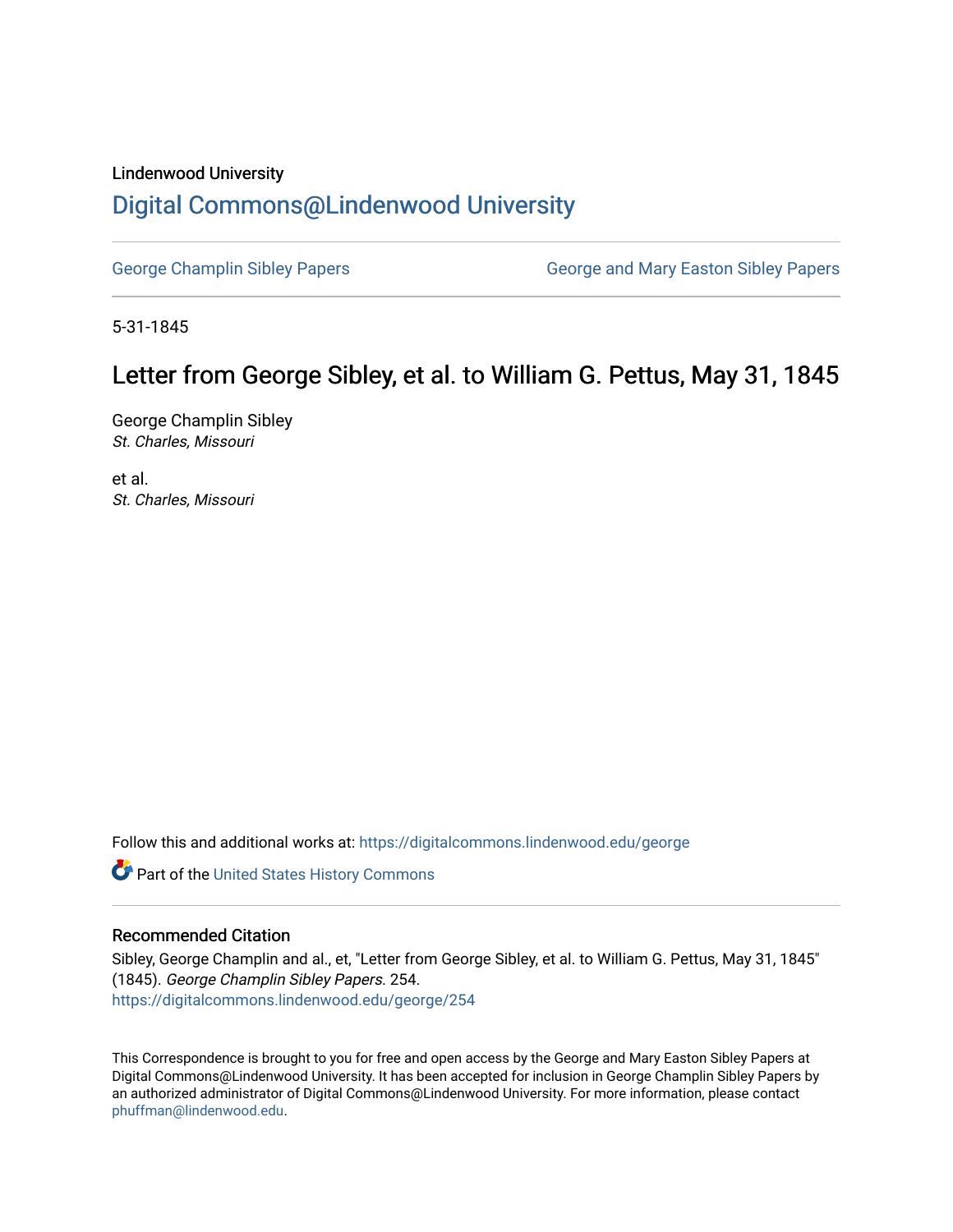To Wm. G. Pettus, Esqr.

Dear Sir,

The alarming increase of the influence, and concentrated interference, and concentrated interference of foreigners, in all the political concerns of our country, in its whole length and breadth; calls loudly and imperatively upon every Native American Citizen, who knows how to value his own free born right of Suffrage, and has the spirit to Resist its invasion; to lay aside for the occasion his peculiar views of National Policy; and Stand forth in defense of the great paramount, Sacred Right and duty of an American Voter. We have before us a proposition to amend the State Constitution; and the Governor has ordered an Election of Delegates to a convention to assemble at the seat of Govt. next winter, in order to effect, in their wisdom, the object proposed. That election is to take place on the first Monday of August next. We consider it of the utmost importance to the future interests of Missouri, that no feature shall be admitted into the new Constitution, that Shall in the least degree operate to the disadvantage of our Native American Citizens, in Relation to the Right of Suffrage. That the door shall be thrown open no wider than it now is, to say the least, for the premature admission of foreigners as Voters in our Elections.- Entertaining these views Sir, as we believe that you do also, and confiding entirely in your integrity, your ability and experience. We are desirous obtaining your Services in the approaching Convention, as one of the Delegates from St. Charles and Lincoln Counties; and hereby respectfully request you to permit your name to be announced as a Candidate for election—

And we hereby pledge ourselves to give you our whole individual and united support and will use all fair and honorable means to promote and Secure your election. – Very respectfully Sir,

| $Wm.$ $\_\_$      | Geo. C. Sibley        |
|-------------------|-----------------------|
| Charles C. Welday | John M. Redmon        |
| Daniel G. Overall | Harrison K. Goan      |
| John Brure        | S. M. Baron           |
| William M. Head   | Charles C. Machett    |
| John. C. Shaw     | James Machett         |
| Samuel S. $\_\_$  | <b>Harrison Jones</b> |
| James Blaer       | M. C. Duffs           |
| James B. McIntosh | John I. $\_\_$        |
| Louis Cezno       | <b>GA Bird</b>        |
| Josh              | W. B. Barron          |
| Owin Andrews      | John Lindsey          |

Your fellow citizens